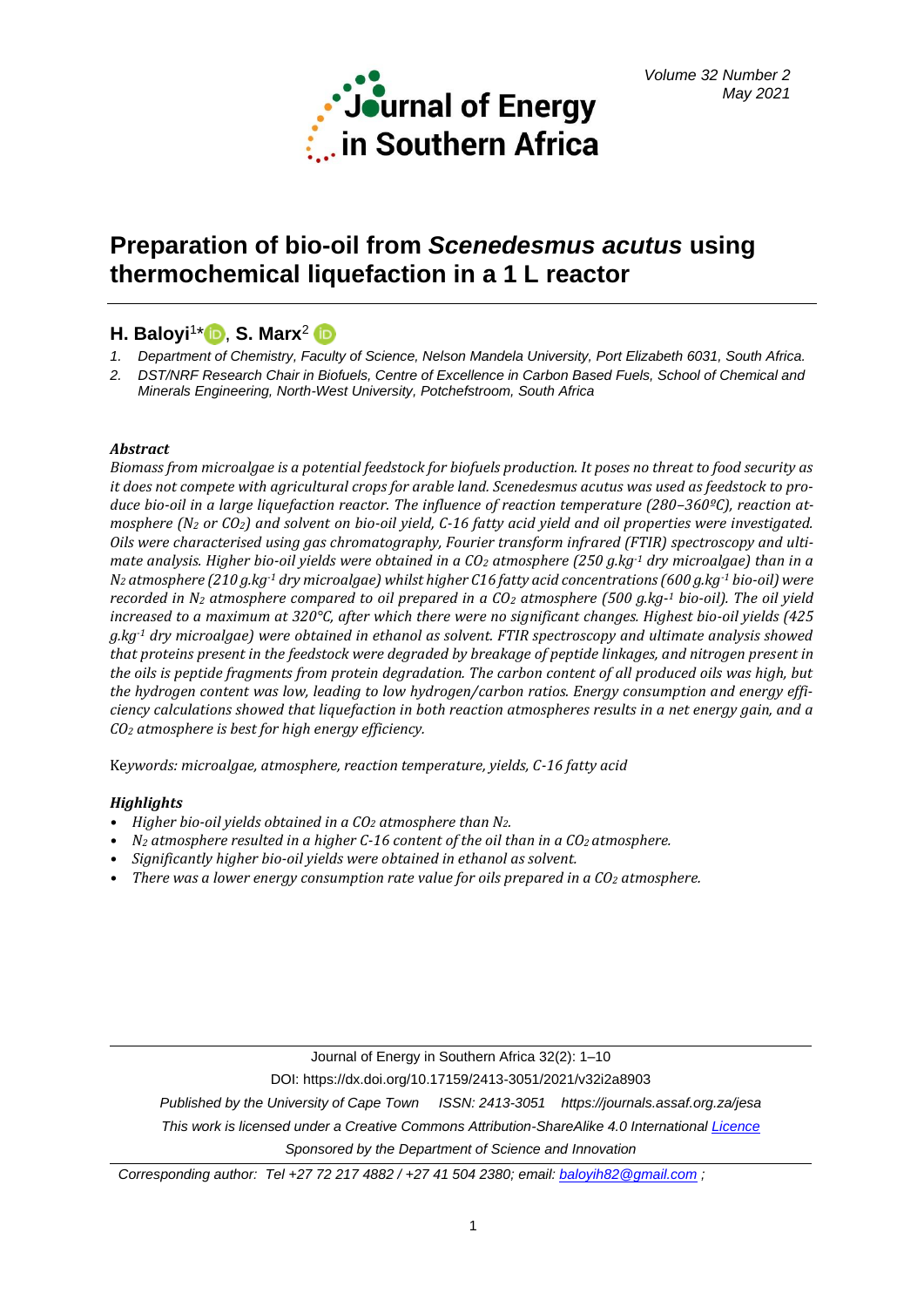#### **1. Introduction**

There is a growing interest in the development of renewable and sustainable energy sources that could serve as an alternative to fossil-derived fuels. Microalgae biomass is a promising photosynthetic source of renewable energy and has several advantages as a biofuel feedstock, such as the ability to capture CO2, high oil productivity (exceeding some of the best oil crops) and having fast growth rates. Moreover, microalgae biomass is tolerant of marginal land and thus does not compete for arable land with agricultural crops (Vlaskin *et al*. 2018; Saber *et al*. 2016; Lam and Kee, 2012). A thermochemical conversion process, such as hydrothermal liquefaction, can be used for bio-oil production from algal biomass. Bio-oil from microalgae can be upgraded into useful liquid fuels and used for extraction of valuable chemicals (Galadima and Muraza, 2018; Saber *et al*. 2016). Hydrothermal liquefaction (HTL) is a decomposition reaction carried out in a water media at a lower temperature range (200– 400°C) and pressures between 5 and 20 MPa, keeping the solvent still in a liquid state, often with alkaline catalysts present. Under these conditions, biooil is produced, and the oil can be used for heating or improved to liquid transport fuel (Chen *et al*., 2009). The key principle of the process is to produce oil products of increased hydrogen-to-carbon (H/C) ratios and decreased oxygen-to-carbon (O/C) ratios relative to those present in the original feedstock, and therefore high calorific values (Xu and Lancaster, 2008). Other liquefaction products are biochar and syngas; however, bio-oil has been considered here as the product of interest.

Microalgae liquefaction in batch reactors has been studied by various researchers (Vlaskin *et al.,*  2018; Wang e*t al.,* 2018; Saber *et al.,* 2016; Xu and Savage, 2014) to produce bio-oil using various microalgae species, under various reaction condition and variables (i.e., reaction temperature, catalyst type, holding time and reactor volumes). In general, these studies focused primarily on the liquefaction of microalgae in a water medium and inert  $(N_2)$  atmosphere. Vlaskin *et al.* (2018) successfully obtained high bio-oil yields (44 wt.%) from the liquefaction of different samples of *Arthrospira platensis* (freshly harvest, dried and frozen samples) at 300°C, at 60 minutes holding time in small autoclaves as reactors. Wang *et al.* (2018) investigated the catalytic hydrothermal liquefaction of microalgae *Nannochloropsis* and observed maximum biooil yields (48,23 wt.%) using  $Ni/TiO<sub>2</sub>$  as catalyst at 300°C, at 30 minutes holding time. Saber *et al*. (2016) performed hydrothermal liquefaction of *Nannochloropsis sp*. carried out in a 500 ml batch reactor, at a range of temperatures (210°C; 230°C; 250°C) for 60 minutes, with the addition of a nano catalyst (Ni/SiO2), zeolite and sodium carbonate

(Na2CO3), and achieved highest bio-oil yields (30 wt. %) at 250°C using nano-Ni/SiO<sub>2</sub> as catalyst. Xu and Savage (2014) performed the liquefaction of *Nannochloropsis sp*. (in slurry form) in mini-batch reactors at 350°C (20 minutes holding time) and obtained high bio-oil yields (44 wt.%). Other researchers (Jena *et al.,* 2011; Ross *et al.* 2010; Shuping *et al.,*  2010) have also demonstrated that reasonable oil yields with good fuel properties can be obtained from liquefaction of other algal species (*Spirulina plantensis, Chlorella vulgaris* and *Dunaliella tertiolecta*, respectively) using alkali catalyst (i.e., Na2CO3) at 350°C, 60 minutes holding time.

The dielectric constant of water changes when it is heated under pressure, which changes its solubility and reactive properties (Kruse and Dinjus, 2007; Jena *et al.,* 2011). The higher reactivity of water under sub-critical conditions can be used during hydrothermal liquefaction (HTL) to convert plant materials into solid, liquid and gaseous fractions through a combination of hydrolysis, decarboxylation, aromatisation and dehydration reactions (Marx and Piyo, 2014; Toor *et al.,* 2011). The use of HTL is advantageous in that it takes place in the water phase, and hence requires no drying of feedstock, and the higher content of lipids, proteins, fibre and carbohydrates results in higher yields of biofuels (Jin *et al*., 2013; *et al.,* 2008; Biller and Ross, 2011).

Bio-oil is an oxygen-rich, dark, viscous, crude oil-like liquid obtained as one of the products of HTL. It has been shown to contain phenols (Akhtar and Min, 2011), water soluble organic acids (Kruse *et al.,* 2013), n-alkanes and polyaromatic hydrocarbons (Brown *et al.,* 2010). Bio-oil yields are directly related to the lipid content in the feedstock (Jin *et al.,* 2013). The glycerol backbone of lipids present in microalgae can be converted to several hydrocarbon components that will be distributed in the water and organic fractions of the oil as well as the gas phase (Barreiro *et al.,* 2013). The lipids form fatty acids as part of the oils fraction, and, in the presence of methanol or ethanol as solvent during thermochemical liquefaction, the fatty acids can be converted to methyl or ethyl esters (Huang *et al.,* 2011; Yuan *et al.,* 2011). Proteins in the feedstock are hydrolysed to amino acids, which undergo decarboxylation to ammonia and organic acids, which in turn can further be converted through polymerisation to form a wide variety of nitrogen-containing hydrocarbons (Toor *et al.,* 2011). Carbohydrates degrade mostly to water soluble fractions, but some of the smaller fractions can repolymerise to form heavier hydrocarbons that will contribute to the bio-oil fraction (Barreiro *et al*., 2013, Biller and Ross, 2011). The lignin fraction of the biomass contributes to the biochar fraction from thermochemical liquefaction (Marx and Piyo, 2014).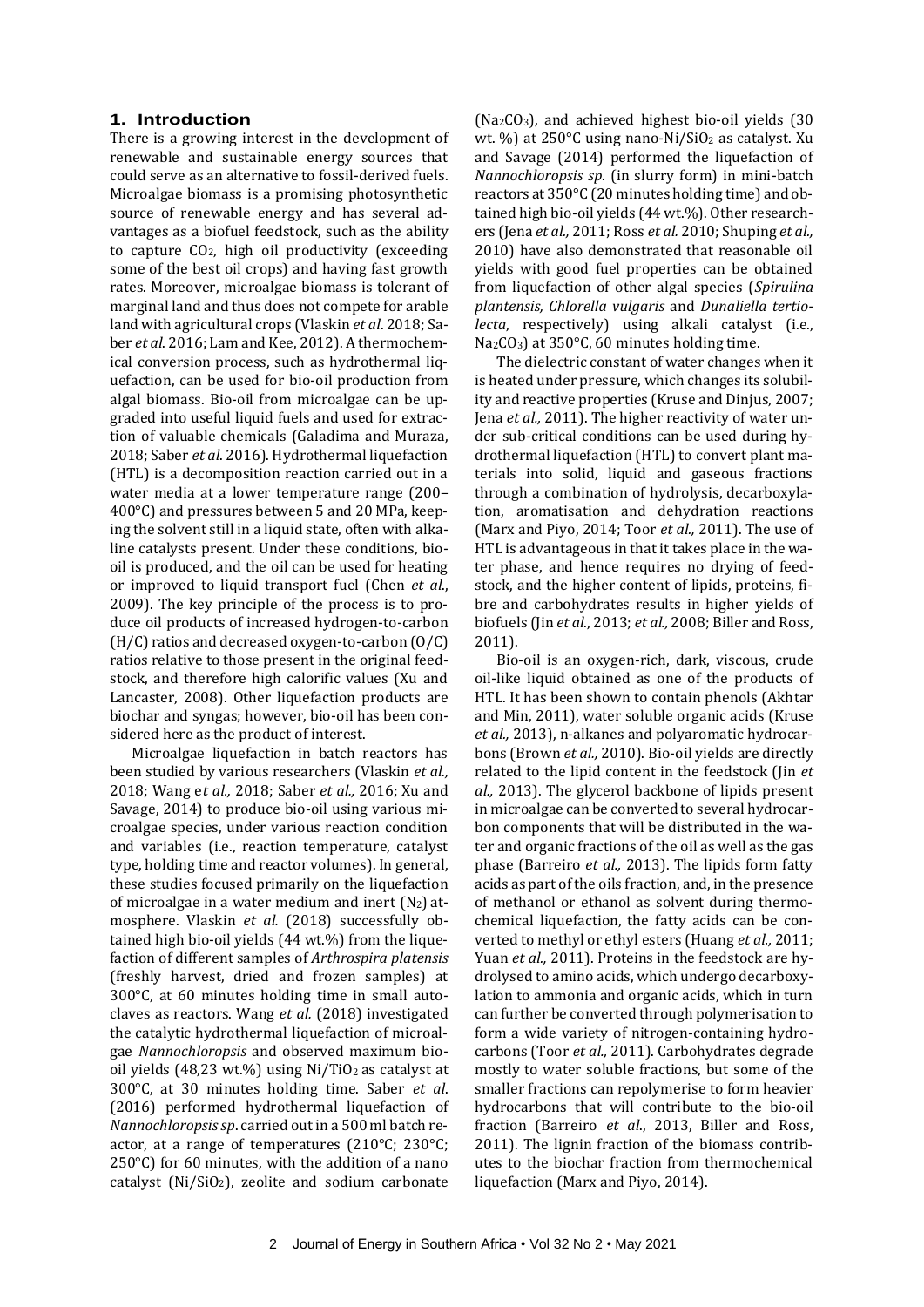The characteristics of the crude bio-oil depend on the characteristics of the biomass feedstock (Shuping *et al,* 2010) as well as the processing conditions (temperature, pressure, reaction time, solvent, reaction atmosphere) (Barreiro *et al.,* 2013). Many studies have reported the influence of temperature (200–380°C) on the bio-oil yield and composition (Jena *et al.,* 2011; Huang *et al.,* 2011; Duan *et al.,* 2013; Jin *et al.,* 2013). Liquefaction begins at temperatures above 280°C (depending on the feedstock), and below this temperature only water-soluble components, extractives, and volatile organics are obtained (Kruse *et al.,* 2013). After the onset of liquefaction, the bio-oil yield increases up to a maximum temperature (usually around 360–380°C), after which a decrease in yield is observed as the temperature exceeds the supercritical temperature of water. The unique solvent properties of supercritical water benefit the formation of lighter organic fractions through cracking, condensation, and dehydration of longer oil molecules (Duan *et al*., 2013, Barreiro *et. al.,* 2013), causing a decrease in oil yield.

Most studies on the influence of reaction holding time on the bio-oil yield and composition have observed an initial increase in bio-oil yield with an increase in holding time from 5 to 30 minutes followed by a decrease in oil yield at longer holding times (Zou *et al.,* 2009; Shuping *et al.,* 2010; Akhtar and Amin; 2011; Li *et al*., 2012). During liquefaction, longer holding times are necessary at low temperatures and shorter holding times at high temperatures to achieve the same bio-oil yield (Barreiro *et al.,* 2013). The composition of the bio-oil is dependent on the holding time (Jin *et al.,* 2013). The decrease in bio-oil yield at longer holding times have been attributed to repolymerisation and cracking reactions to form gas and biochar (Zou *et al.,* 2010; Jin *et al.,* 2013), decomposition of bio-oil (Li *et al.,* 2012; Akhtar and Amin, 2011), and loss of light fractions from the bio-oil during the bio-oil recovery steps (Zhou *et al.,* 2010). Alkali metal earth catalysts (NaOH, KOH, Na<sub>2</sub>CO<sub>3</sub>) have been reported to suppress biochar formation during liquefaction, but this does not increase the bio-oil yield significantly (Huang *et al.,* 2011; Shuping *et al.,* 2010). Biller and

Ross (2011) showed that  $Na<sub>2</sub>CO<sub>3</sub>$  selectively increased the oil yield from carbohydrates, but not from proteins. The addition of an alkali catalyst increases the light water-soluble fractions and gas fractions, which could lead to decreased bio-oil yields (Li *et al.,* 2012; Anastasakis and Ross, 2011).

Li *et al*. (2012) suggested that the ash content of the feedstock influences the effect the addition of an alkali catalyst will have on the bio-oil yield from microalgae. Li *et al.* (2012) found that an increase is biomass to water ratio leads to an increase in overall product yield, but a decrease in bio-oil yield during the liquefaction of marine microalgae. Akhtar and Amin (2011) suggested that the hydrothermal liquefaction process behaves like pyrolysis at high biomass to water ratios. Jena *et al.* (2011) reported an increase in bio-oil yield with an increase in biomass to water ratio from 10% to 20% during the liquefaction of microalgae.

Many different micro and macro algae species have been investigated for bio-oil production. In this study the influence of temperature, reaction atmosphere and solvent on bio-oil yields and characteristics during the thermochemical liquefaction of *Scenedesmus acutus*in a one-litre reactor was investigated. To the author's knowledge, this is the first study to evaluate the liquefaction of *Scenedesmus acutus* as feedstock for bio-oil production and in a large reactor.

# **2. Materials and methods**

### *2.1 Materials*

*Scenedesmus acutus* used in this study was obtained from the Institute of Chemical Technology at the Nelson Mandela University (33°59'54.88" S 25°40"19.90" E) in dry powder form. The microalgae powder was kept in airtight containers at room temperature for the duration of the study. Nitrogen  $(N_2)$  (ultra high purity) and carbon dioxide  $(CO_2)$ (technical grade) were obtained from Afrox gas company. Solvents used in this study were all of 99% purity and were obtained from ACE chemical company. Solvents were used as received without prior purification. Some properties of solvents used in this study are listed in Table 1.

| Dielectric<br><b>Boiling</b><br>Critical<br>Hydrogen<br>Critical temp-<br>Solvent<br>Density<br>$(kg.m^{-3})^a$<br>point $(K)^b$<br>erature $(K)$<br>pressure (MPa)<br>constant<br>atoms<br>78.54<br>2<br>1000<br>373<br>647<br>22<br>Water (distilled)<br>791<br>338<br>Methanol<br>512<br>32.6<br>4<br>6.4<br>789<br>352<br>Ethanol<br>514<br>24.6<br>6<br>8.1<br>785<br>508<br>277<br>18.3<br>8<br>4.8<br>Iso-propanol<br>791<br>329<br>508<br>20.7<br>4.8<br>6<br>Acetone |  |  |  |  |
|-------------------------------------------------------------------------------------------------------------------------------------------------------------------------------------------------------------------------------------------------------------------------------------------------------------------------------------------------------------------------------------------------------------------------------------------------------------------------------|--|--|--|--|
|                                                                                                                                                                                                                                                                                                                                                                                                                                                                               |  |  |  |  |
|                                                                                                                                                                                                                                                                                                                                                                                                                                                                               |  |  |  |  |
|                                                                                                                                                                                                                                                                                                                                                                                                                                                                               |  |  |  |  |
|                                                                                                                                                                                                                                                                                                                                                                                                                                                                               |  |  |  |  |
|                                                                                                                                                                                                                                                                                                                                                                                                                                                                               |  |  |  |  |
|                                                                                                                                                                                                                                                                                                                                                                                                                                                                               |  |  |  |  |

**Table 1: Some properties of solvents used in this study.**

*Notes:* a. At standard temperature and pressure (STP). b. At sea level.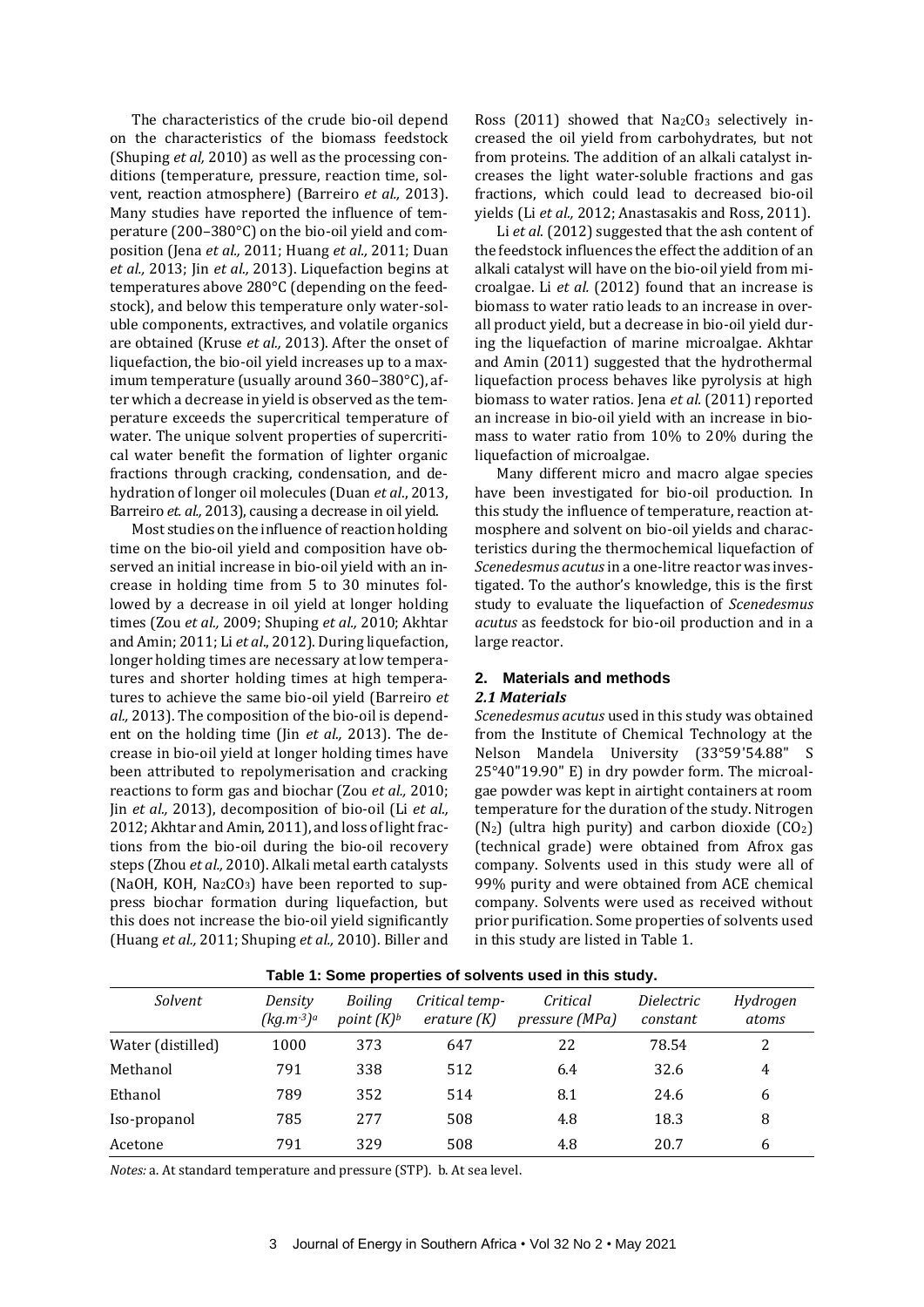#### *2.2 Experimental setup and procedure*

Liquefaction experiments were carried out in a standard SS316 stainless steel high-pressure autoclave (Sawayama *et al.*, 1995; Dote *et al.*, 1996). The autoclave has a working volume of 950 mL, an inside diameter of 90 mm, and a height of 150 mm, and is equipped with a high-pressure stirrer and heated with an electrical heating jacket. In each experiment, a desired amount of *Scenedesmus acutus*, distilled water (or alcoholic solvent) and potassium hydroxide (KOH) were fed into the autoclave. The dosage of KOH was equal to 5 wt.% of microalgae. In all experiments, the autoclave was agitated using a magnetic stirrer drive at 720 rpm speed, which was set by a variable speed controller to ensure homogeneous reactions. After the completion of the experiment, the heating jackets were removed, and the autoclave could cool to room temperature Following liquefaction, chloroform was used to dissolve all organic compounds in the crude extract in the autoclave whilst stirring. The mixture was vacuum filtered using Whatman no. 3 filter paper to remove solid residues. A separating funnel was used to separate the aqueous and organic phases. The organic phase containing the oil extract was decanted into a pre-weighed round-bottom flask and the flask was used in a vacuum distillation set-up to evaporate the chloroform from the oil extract at 70°C. The round-bottom flask containing the purified oil sample was then weighed to determine the oil weight by mass difference. The influence of temperature was investigated by varying the reaction temperature from 280°C to 360°C with 20°C intervals. Experiments were conducted in either a  $N_2$  or a CO<sup>2</sup> atmosphere.

# *2.3 Calculation of energy and mass balance parameters*

The bio-oil yield was calculated as the ratio between the mass of dry bio-oil obtained and the mass of dry microalgae powder used in the experiment. An energy efficiency parameter (ER) and an energy consumption rate (ECR), as defined by Jena *et al.,* (2011), were calculated according to Equations 1 and 2 (Minowa *et al.*, 1995).

$$
ER =
$$
\n
$$
\frac{Energy \text{ content of bio} - oil}{Energy \text{ content of algae}} - \frac{Mass \text{ of dry bio} - oil}{Mass \text{ of dry feedback}} \times 100
$$
\n
$$
ECR =
$$
\n
$$
\frac{x_{water}C_{p, water}(T_{HTL} - T_{\infty}) + (1 - x_{water})C_{p, algae}(T_{HTL} - T_{\infty})}{rYH_0}
$$
\n(1)

(2)

where ER is the liquefaction energy efficiency, ECR is the energy consumption, Y is the bio-oil yield, and H<sup>0</sup> is the higher heating value of *Scenedesmus acutus*. The value of r was taken to be 0.6 for calculation purposes (Jena et al., 2011). Xwater is the fraction of water in the liquefaction reactor, THTL is the reaction temperature and C<sub>P</sub>, water and C<sub>P</sub>, microalgae are the heat capacities of water and microalgae, respectively. The heat capacity of microalgae was taken to be equal to that of water  $(4.18 \text{ kJ} \cdot \text{kg}^{-1} \text{k}^{-1})$ due to the low biomass loadings used in this study.

The higher heating values (HHV) were calculated according to Beckman's equation (Equation 3) (Channiwala et al., 2002).

 $HHV(M]/kg$ ) = 0.352  $C + 0.944 H + 0.105 (S - 0)$ (3)

## *2.4 Analytical methods*

An Agilent 7890 GC equipped with an Agilent 7683B auto-injector, a HP-5 column (100 m  $\times$  320  $\mu$ m  $\times$  0.25  $\mu$ m) and a flame ionisation detector were used to determine the composition of bio-oil obtained during liquefaction. The bio-oil was methylated into the methyl esters by a trimethyl sulfonium hydroxide solution. The amount of fatty acid from the bio-oil was determined through standard calibration curves and the amount of fatty acid yield (wt. %) was calculated as the ratio of the mass of measured fatty acid to the initial mass of *Scenedesmus acutus* used. The conditions under which the oils were analysed on the gas chromatography are summarised in Table 2.

| Table 2: Operating conditions for gas |  |
|---------------------------------------|--|
| chromatography analyses               |  |

| Inlet temperature                       | $250^{\circ}$ C                                                                         |
|-----------------------------------------|-----------------------------------------------------------------------------------------|
| Injection volume                        | $1.0 \mu L$                                                                             |
| Oven programming                        | 175 $\degree$ C for 10 min; 210 $\degree$ C for<br>$5$ min; 230 $\degree$ C for $5$ min |
| Detector flame ionis-<br>ation detector | $350^{\circ}$ C                                                                         |
| H <sub>3</sub> flow rate                | $40 \text{ ml/min}$                                                                     |
| Air flow rate                           | $400$ ml/min                                                                            |
| Make up helium                          | $1.0 \text{ ml/min}$                                                                    |

FTIR analyses were used to determine the main organic constituents of the bio-oil samples, based on the absorption peaks of the functional groups present in the bio-oil. The bio-oil was applied as a droplet to a potassium bromide pellet and 30 scans were obtained and processed on a Bruker spectrometer. The carbon (C), hydrogen (H). nitrogen (N), sulphur (S) and oxygen (O) present in the extracted bio-oil were determined by a FLASH organic 2000 elemental analyser.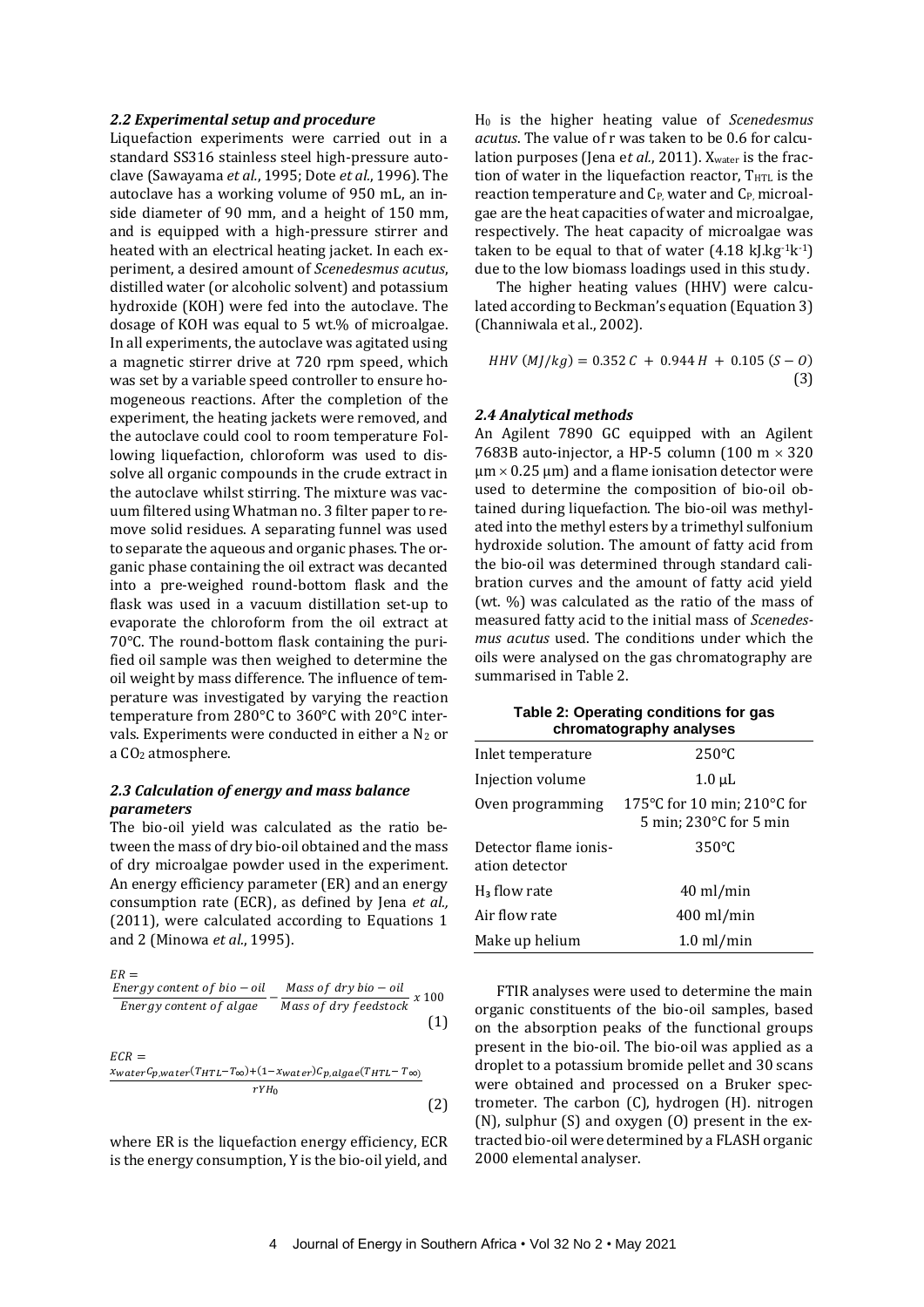#### **3. Results and discussion**

#### *3.1 Bio-oil yield and composition*

The influence of reaction temperature on the total bio-oil yield at different reaction atmospheres is shown in Figure 1. The graph shows that the bio-oil yield stabilised rapidly in a CO<sub>2</sub> atmosphere with only an insignificant increase in oil yield with an increase in temperature, whereas in a N<sup>2</sup> atmosphere, a steady increase in oil yield was observed and peaked at 320°C. A similar trend was observed by Wang *et al.* (2018), who noted an increase in bio-oil yield that reached a peak at 300°C and no significant increase was observed beyond that temperature. In contrast, Jena et al. (2011) observed an increasing trend in oil yields with an increase in reaction temperature (from 200°C to 350°C). At subcritical temperatures, the unique ionic properties of water allow for the hydrolysis of a wide range of compounds (Shuping *et al.,* 2010). As the temperature is increased, the free radical fractions formed during hydrolysis start to repolymerise to form biochar and/or gas.

The role of the reaction atmosphere during liquefaction is to stabilise the free radical fragments and inhibit polymerisation reactions from taking place, thereby increasing the oil yield. This was observed in this study, with higher bio-oil yields obtained with  $CO<sub>2</sub>$  than with  $N<sub>2</sub>$  as atmosphere. Lower bio-oil yields in a N<sup>2</sup> atmosphere could be attributed to the low reactivity of the  $N_2$  comparatively (Akhtar and Amin, 2011). Liquefaction in a  $CO<sub>2</sub>$  environment is thus conducive to the formation of bio-oil, as it promotes the deoxygenation and hydrodeoxygenation pathways for the degradation of the biomass. The ultimate analysis will also show the lower oxygen content of bio-oil prepared in a CO<sub>2</sub> atmosphere compared to the oxygen content of the

original biomass and bio-oils prepared in a  $N_2$  atmosphere.

Palmitic fatty acid (C-16:0) was the main fatty acid detected in the prepared bio-oils. The influence of reaction temperature and atmosphere on the Palmitic (C-16:0) lipid content of the prepared bio-oils is shown in Figure 2.

As shown in Figure 2, C-16 fatty acid content increases as temperature increases, and a  $N_2$  atmosphere resulted in a higher C-16 content of the oil than did aCO<sup>2</sup> atmosphere. The high concentrations of C-16 present in the bio-oils supports the notion that cellulose and hemicellulose in the plant material degrade to form part of the bio-oils. As the temperature is increased, the ionic nature of the solvent is increased, leading to increased hydrolysis. C-16 fatty acids are formed during the hydrolysis stage, prior to depletion of hydrogen that supports the ongoing formation of free radical fragment. CO<sup>2</sup> acts as a stabiliser for the free radicals and inhibits the formation of heavier fragments that could condensate to the biochar fraction. Consequently, higher yield of C-16 fatty acid concentrations is obtained in a  $N_2$ atmosphere, as the hydrolysis products are less stable than in a CO<sub>2</sub> atmosphere.

The role of the solvent in thermochemical liquefaction is to dissolve the biomass and act as a hydrogen donor for the hydrolysis reactions (Baloch *et al.*  2018; Singh *et al*. 2015). The bio-oil obtained from different feedstocks using different solvents during liquefaction is determined to a large extent by the properties of the solvent as well as the process parameters. The influence of different solvents on the bio-oil yield during thermochemical liquefaction of *Scenedesmus acutus* was investigated using different solvents in a CO<sub>2</sub> atmosphere. The results are shown in Figure 3.



**Figure 1: Effect of reaction temperature on the total bio-oil yield at a biomass loading of 60 g.kg -1 in water and a KOH loading of 50 g.kg-1 (▲– <sup>N</sup><sup>2</sup> atmosphere, – CO<sup>2</sup> atmosphere).**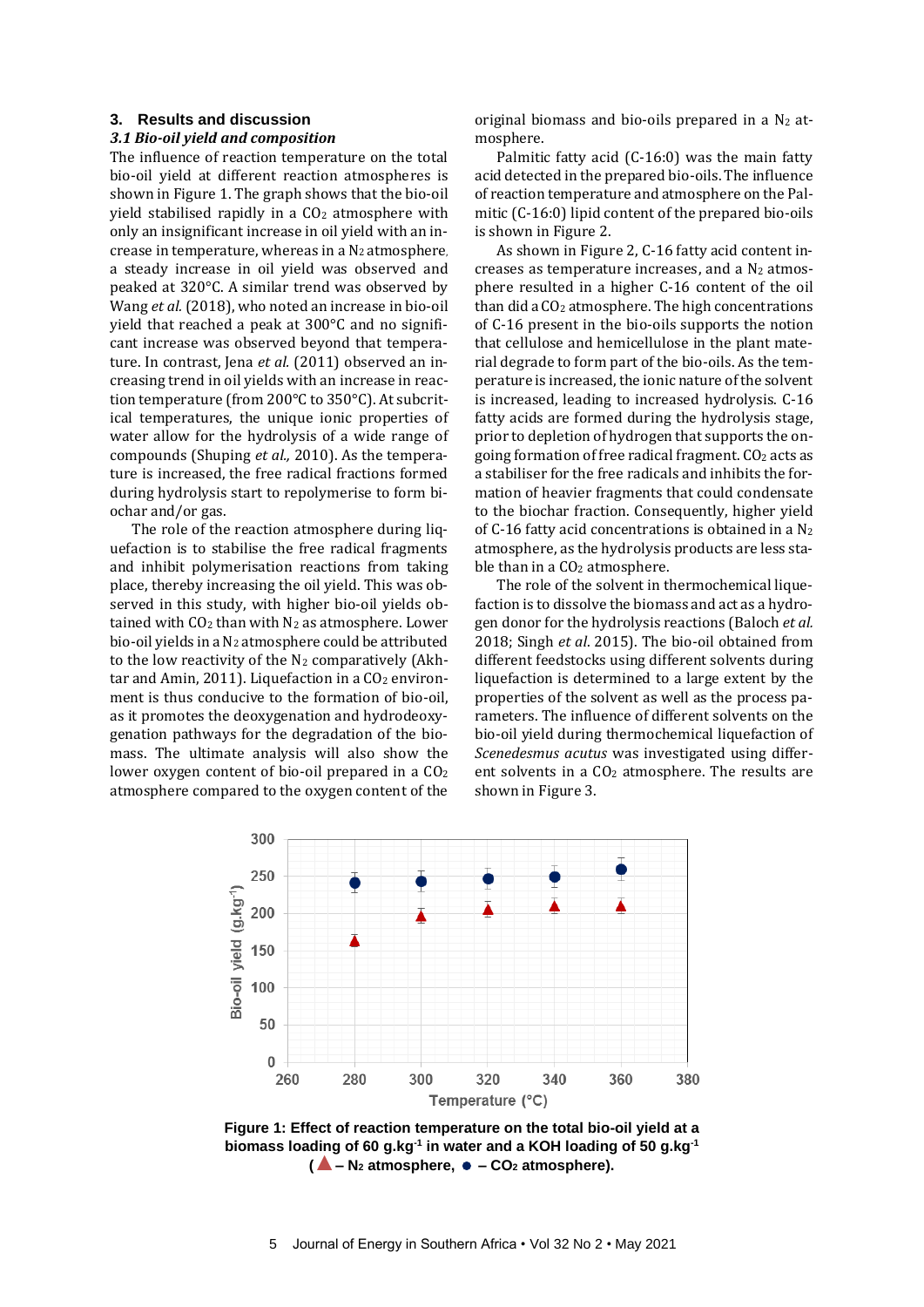

**Figure 2: Effect of reaction temperature on the C-16 fatty acid content at a biomass loading of 60 g.kg-1 in water and a KOH loading of 50 g.kg-1 (▲ – <sup>N</sup><sup>2</sup> atmosphere, – CO<sup>2</sup> atmosphere).**



**Figure 3: Effect of solvent type on the bio-oil yield at a constant biomass loading of 60 g.kg-1 at 360°C.**

As shown in Figure 3, significantly higher bio-oil yields were obtained in ethanol as solvent than in any of the other solvents investigated. Water as solvent resulted in the lowest bio-oil yield. These results are consistent with findings by Baloch *et al.* (2018). Solvents act as hydrogen donors and, as such, the presence of active hydrogen from the solvent plays a role in further stabilisation of liquefaction intermediates, thereby inhibiting them from forming compounds that are more difficult to decompose, leading to high bio-oil yields (Singh e*t al.,*  2018). Comparing the properties of the various solvents, all solvents except water were in a supercritical state during liquefaction, and this explains the much lower yield obtained in water as solvent. A comparison of the different listed properties of the solvents (see Table 1) showed that there is no clear relationship between the bio-oil yields and most of the properties, although the di-electric constant and the number of hydrogen atoms in the molecule has a weak linear relationship with the bio-oil yields. Hydrogen from the solvent and the polarity of the solvent both play a role in the initiation of solvolysis and hydrolysis and it thus makes sense that there should be some relationship, albeit weak, between these properties and the amount of oil formed. The polar nature of the solvent during liquefaction can both sustain fragmentation as well as stabilise fractions to produce more oil.

#### *3.2 Compositional analysis of oils*

#### *3.2.1 FTIR analysis*

The main functional groups and the related classes of compounds present in the *Scenedesmus acutus*  feedstock and the bio-oil are represented in Table 3.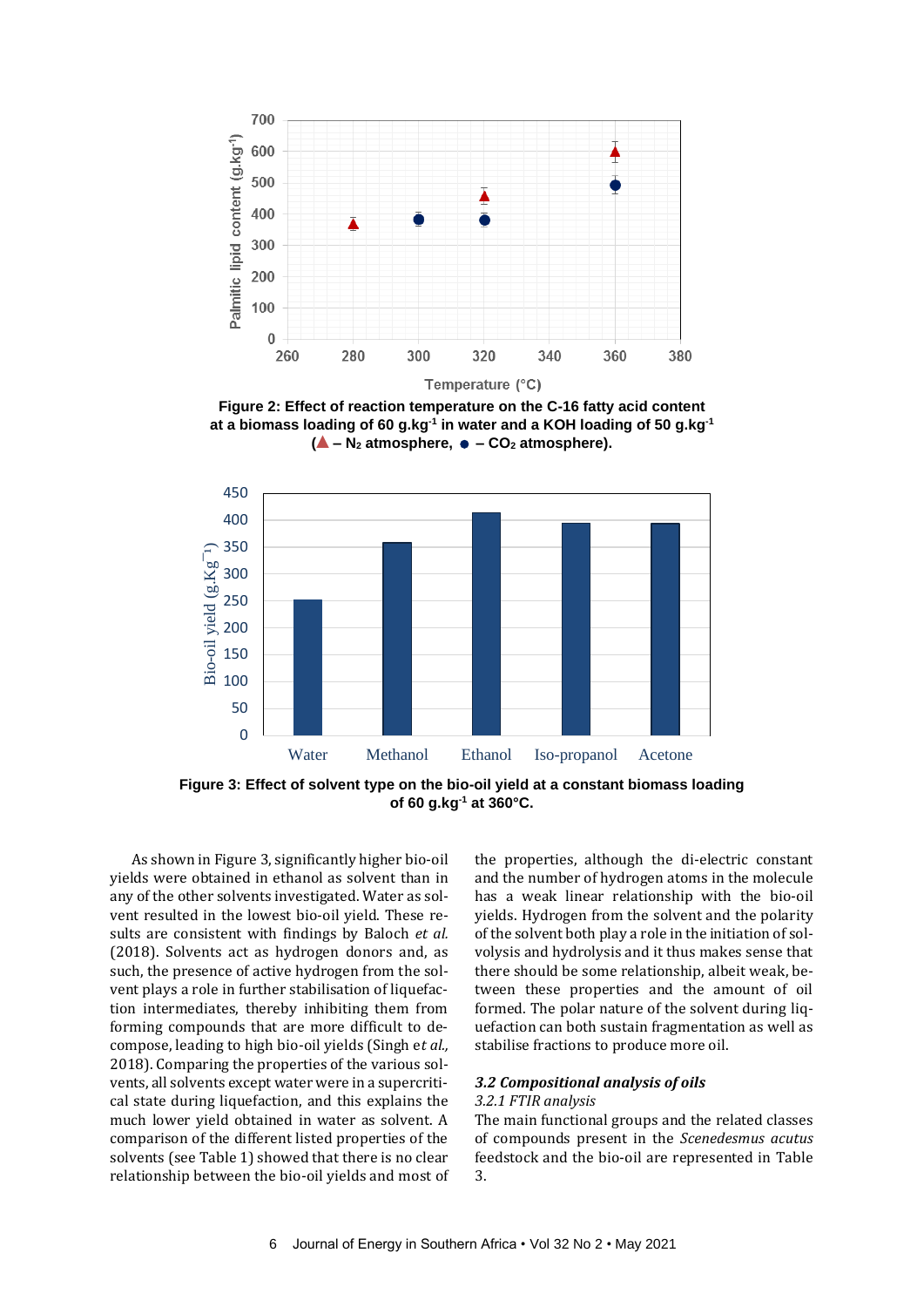|                           | u ogen or carbon gioxiue aunosphere.                                                                                                               |                                                   |
|---------------------------|----------------------------------------------------------------------------------------------------------------------------------------------------|---------------------------------------------------|
| Wave no.                  | Characteristic vibration                                                                                                                           | Reference                                         |
| 3150-3500                 | Weak C-H stretching associated with carbohydrates in oils<br>(only present in oils)                                                                | Parshetti et al., 2013;<br>Jin et al., 2013       |
| 3325, 3450,<br>3500       | Primary amines and C-N stretching associated with peptides<br>in microalgae (only present in feedstock)                                            | Huang et al., 2011;<br>Jena et al., 2011          |
| 2850, 2925                | C-H and O-H stretching associated with methyl and meth- Jin et al., 2013; Duan and Sav-<br>ylene alkane groups (present in both oil and feedstock) | age, 2011                                         |
| 2300-2400                 | Aliphatic -C-H and C=O stretching associated with fatty ac-<br>ids (only present in oils)                                                          | Yuan et al., 2011                                 |
| 1700, 1725,<br>1650, 1600 | -C=O and -C-O stretching associated with fatty acids (pre-<br>sent in both oils and feedstock)                                                     | Duan and Savage, 2011;<br>Shuping et al., 2010    |
| 1550, 1300                | Polypeptides (only present in feedstock)                                                                                                           | Huang et al., 2014                                |
| 1515                      | -C-H stretching associated with cellulose and polar com-<br>pounds (only present in oils)                                                          | Jena et al., 2011                                 |
| 1400                      | -C-H ether vibrations associated with oils (only present in<br>oils)                                                                               | Das et al., 2009                                  |
| 1377                      | -C-N associated with fractions from peptide linkages (only<br>present in oils)                                                                     | Yuan et al., 2011                                 |
| 1270                      | -C-O ether stretching associated with oils and fats (only pre-<br>sent in oils)                                                                    | Huang et al., 2014                                |
| 1050                      | Si-O-C organic silicone associated with cell walls (only pre-<br>sent in feedstock)                                                                | Giordano et al., 2001                             |
| 940-950                   | -C-H stretching of alkyl substituted compounds (only pre-<br>sent in oils)                                                                         | Duan et al., 2013                                 |
| 550                       | Aliphatic iodol compounds (only present in feedstock)                                                                                              | Yang et al., 2014; Gómez-<br>Jacinto et al., 2010 |
| 400-500                   | -S-S stretching of polysulfides (only present in feedstock)                                                                                        | Barreiro et al., 2014                             |

#### **Table 3: Identification of prominent peaks on FTIR spectra of bio-oils prepared at 360°C in either nitrogen or carbon dioxide atmosphere.**

The C-N and primary amine peaks at 3325, 3450, 3500, 1550 and 1300  $cm<sup>-1</sup>$  associated with proteins and polypeptides in the feedstock is not present in the bio-oil spectra, and a peak at 1377 cm-1 that is associated with peptide fraction is only present in the bio-oils. This indicates that the proteins present in the microalgae feedstock were completely broken down through the breakage of peptide linkages, leading to the –C-N fractions in the oils (Yuan *et al.*, 2011). This is confirmed by ultimate analysis (in Table 4) that showed high concentrations of nitrogen in the feedstock, but less in the bio-oils. Weak aliphatic methyl and methylene peaks at 2850 and 2925 cm-1 in the feedstock are present as prominent peaks in the oils. This is linked to -CH<sub>3</sub> groups attached to fatty acid chains. Single peaks between 1600 and 1700 cm<sup>-1</sup> in the feedstock become broader, stronger peaks in the bio-oil. These peaks are associated with the –C=O and –C-O vibrations of fatty acids. There are some oils present in the microalgae feedstock as C-16 fatty acids, but as the organic material is liquefied and some fatty acid methyl esters are forming, the peaks become more prominent. The fatty acids present in the bio-oils are also evidenced by the peaks at 2300–2400, 1400, 1270 and 940-950 cm-1. The presence of organic iodine in microalgae have been reported (Yang *et al.,* 2014; Gómez-Jacinto *et al*., 2010). In this study, the presence of an iodide compound in the microalgae was observed at a wave number of 550 cm<sup>-1</sup>. The oils were not analysed for iodine presence in this study, so it is not clear if the iodine was distributed to the oils or the chars. Polysulfide stretching was observed at wave numbers of 400–500 cm-1 in the feedstock, but not in the oils. This could indicate the organic sulphur present in the microalgae was removed as  $S0<sub>x</sub>$  during liquefaction (Barreiro *et al.,* 2014). Silicone normally associated with cell walls was observed at a wave number of 1050 cm-1 in the feedstock but was not present in the bio-oil spectra. This is an indication that cell walls were completely broken down during the liquefaction process. Comparison of the spectra of the feedstock and the oils thus confirmed that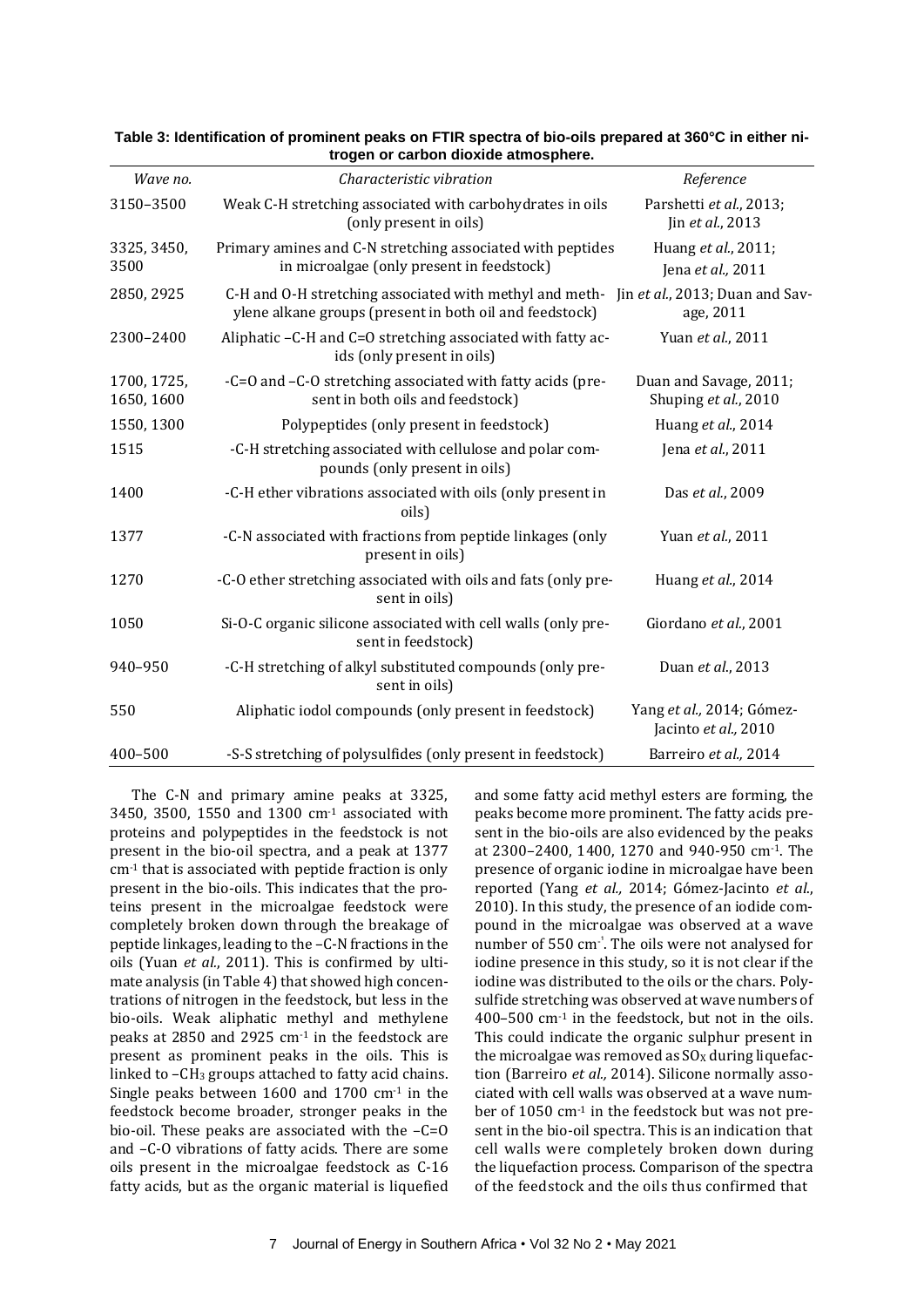plant cell walls were broken down completely and organic matter was liquefied to fatty acids (primarily  $C-16$ ) and gas components containing  $SO<sub>X</sub>$  and  $NO<sub>X</sub>$ .

#### *3.2.2 Ultimate analysis*

The ultimate analysis of the raw microalgae and the bio-oil product was conducted to evaluate the extent of deoxygenation in the liquefaction of *Scenedesmus acutus* and the HHV of the bio-oil products. The elemental composition of the raw microalgae and of the bio-oil are presented in Table 4. The elemental composition of the bio-oil shown were obtained at 360°C, at a 60 g.kg-1 biomass loading in water under  $N_2$  and  $CO_2$  atmospheres. The HHV, energy efficiency (ER) and energy consumption (ECR) parameters for each of the oils are presented in Table 5.

In Table 4, it can be observed that the oxygen and sulphur contents were lower in the bio-oil than in the raw microalgae; this is an indication that deoxygenation and desulphurisation of the bio-oils took place and agrees with the FTIR compositional analysis that showed the absence of sulphur peaks in the oils. The lower nitrogen content in the oils compared to the feedstock agrees with the FTIR analysis. The carbon content of the oils was significantly improved compared to the microalgae feedstock, but the H/C ratio was not significantly increased. From Table 5, the HHV of both oils are significantly higher than that of the feedstock. The energy efficiency calculations showed that more energy of the original feedstock was retained in the oils prepared in a  $CO<sub>2</sub>$  atmosphere than in those prepared in a  $N_2$  atmosphere. The energy consumption ratio for oils prepared in both atmospheres was below 1, indicating net energy being produced by the liquefaction process. The lower ECR value for oils prepared in a  $CO<sub>2</sub>$  atmosphere showed that  $CO<sub>2</sub>$ is better for bio-oil production than  $N_2$ , even though the HHV of the oils produced in  $N_2$  were slightly higher.

# **4. Conclusions**

*Scenedesmus acutus* was successfully degraded in a one-litre liquefaction reactor. Both carbohydrates and fats were converted to a C-16 fatty acid rich oil. It was shown that not much is gained in terms of bio-oil yield by increasing the liquefaction temperature beyond 320°C, indicating that the liquefaction process is essentially finished at 320°C. Higher biooil yields were obtained in a  $CO<sub>2</sub>$  atmosphere than in a N<sup>2</sup> atmosphere, but higher C-16 fatty acid yields were obtained in a N<sup>2</sup> atmosphere. Higher bio-oil yields were obtained when using ethanol as solvent compared to methanol, iso-propanol, or acetone. Deoxygenation and hydrodeoxygenation pathways were confirmed with Fourier transform infrared spectroscopy and ultimate analysis and it was shown that all oils produced had a high carbon content. The low hydrogen content in the original microalgae feedstock and the oils resulted in low hydrogen/ carbon ratios. However, high yield of C-16 fatty acid could make the upgrading of oils to improve the hydrogen/carbon ratio an economical prospect. Overall, it has been demonstrated that thermochemical liquefaction results in positive energy balance and that a CO<sup>2</sup> atmosphere is ideal for high oil yields and high energy efficiency.

## **Author contributions**

*H. Baloyi:* Primary research, data analysis and analytical discussions, and preparing final article.

*S. Marx:* Project supervision, technical editing and review of the draft paper prepared from an original mini dissertation.

#### **Acknowledgement**

This work is based on the research supported by the South African Research Chairs Initiative of the Department of Science and Innovation and National Research Foundation of South Africa. Any opinion, finding and conclusion or recommendation expressed in this material is that of the authors and the NRF does not accept any liability in this regard.

| Table 4: Elemental composition of the raw microalgae and bio-oil |
|------------------------------------------------------------------|
|------------------------------------------------------------------|

|                  |          |       |             | . .         |       |      |      |
|------------------|----------|-------|-------------|-------------|-------|------|------|
|                  | wt.% $C$ | wt.%H | $wt$ .% $N$ | $wt$ .% $S$ | wt.%0 | H/C  | 0/C  |
| Raw microalgae   | 43.92    | 6.95  | 6.44        | 0.53        | 20.85 | 0.16 | 0.47 |
| $N_2$ atmosphere | 67.70    | 8.33  | 5.26        | $0.00\,$    | 7.91  | 0.12 | 0.11 |
| $CO2$ atmosphere | 62.30    | 7.04  | 3.10        | 0.03        | 3.71  | 0.11 | 0.06 |

**Table 5: Higher heating values (HHV), energy efficiency (ER) and energy consumption (ECR) for feedstock and bio-oil prepared at 360°C.**

|                  | $HHV$ (MJ.kg <sup>-1</sup> ) |   | ECR  |  |  |  |
|------------------|------------------------------|---|------|--|--|--|
| Raw microalgae   | 19.89                        | - | -    |  |  |  |
| $N_2$ atmosphere | 30.86                        |   | 0.56 |  |  |  |
| $CO2$ atmosphere | 28.19                        |   | 0.47 |  |  |  |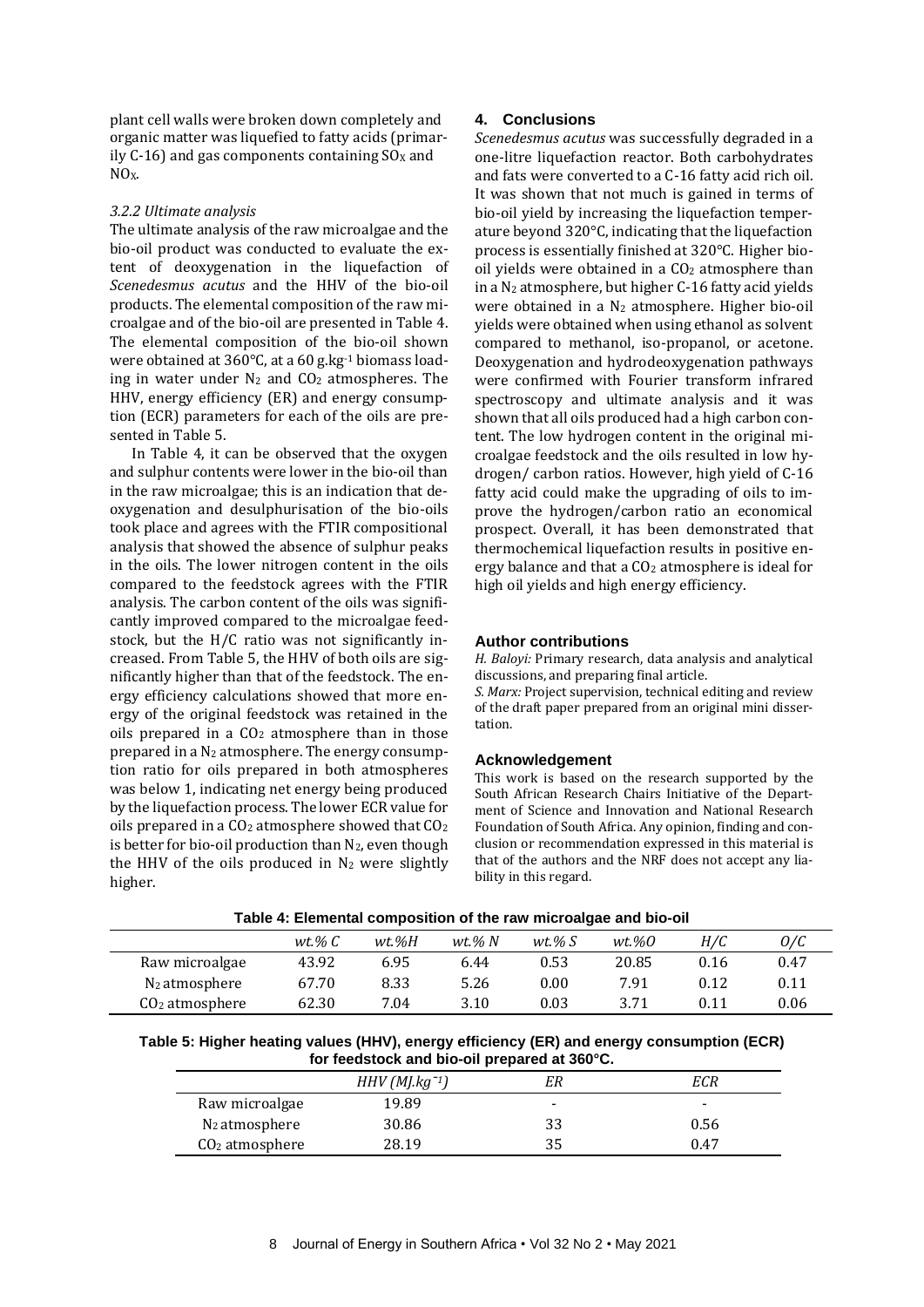#### **References**

- Akhtar, J., Amin, N.A.S. 2011. A review on process conditions for optimum bio-oil yield in hydrothermal liquefaction of biomass. *Renewable and Sustainable Energy Reviews*, 15:1615-1624. <https://doi.org/10.1016/j.rser.2010.11.054>
- Anastasakis, K., Ross, A.B. 2011. Hydrothermal liquefaction of the brown macro-microalgae *Laminaria Saccharina*: Effect of reaction conditions on product distribution and composition. *Bioresource Technology*, 102:4876-4883. <https://doi.org/10.1016/j.biortech.2011.01.031>
- Baloch, H.A., Nizamuddin, S., Siddiqui, M.T.H., Mubarak., Dumbre, D.K., Srinivasan, M.P., Griffin, G.J. 2018. Sub-supercritical liquefaction of sugarcane bagasse for production of bio-oil and char: Effect of two solvents. *Journal of Environmental Chemical Engineering.* 6 (5). 6589-6601. <https://doi.org/10.1016/j.jece.2018.10.017>
- Barreiro, D.L., Samori, C., Terranella, G., Hornung, U., Kruse, A., Prins, W. 2014. Assessing microalgae biorefinery routes for the production of biofuels via hydrothermal liquefaction. *Bioresource Technology*, 174:256-265. <https://doi.org/10.1016/j.biortech.2014.10.031>
- Barreiro, O.L., Prins, W., Ronsse, F., Brilman, W. 2013. Hydrothermal liquefaction (HTL) of microalgae for biofuel production: State of the art review and future prospects. *Biomass and Bioenergy*, 53:113-127. <https://doi.org/10.1016/j.biombioe.2012.12.029>
- Biller, P., Ross, A.B. 2011. Potential yields and properties of oil from the hydrothermal liquefaction of microalgae with different biochemical content. *Bioresource Technology,* 102:215-225. <https://doi.org/10.1016/j.biortech.2010.06.028>
- Brown, T.M., Duan, P., Savage P.E. 2010. Hydrothermal liquefaction and gasification of *Nannochloropsis sp*. *Energy and Fuels*, 24:3639-3646. <https://doi.org/10.1021/ef100203u>
- Channiwala, S.A, Parikh, P.P. 2002. A unified correlation for the estimation HHV of solid, liquid and gaseous fuels. *Fuel*, 81(2):1051-1063. [https://doi.org/10.1016/S0961-9534\(96\)00045-1](https://doi.org/10.1016/S0961-9534(96)00045-1)
- Chen, P., Min, M., Chen, Y., Wang, L., Li, Y., Chen, Q. 2009. Review of the Biological and engineering aspects of algae to fuels approach. *International Journal of Agriculture and Biological Engineering*. 2 (4). 1-30. <https://doi.org/10.3965/j.issn.1934-6344.2009.04.001-030>
- Das, D.D., Schnitzer, M.I., Monreal, C.M., Mayer, P., 2009. Chemical composition of acid-base fractions separated from bio-oil derived by fast-pyrolysis of chicken manure. *Bioresource Technology*, 100, 6524-6532. <https://doi.org/10.1016/j.biortech.2009.06.104>
- Dote, Y., Inoue, S., Ogi, T., Yokoyama, S., 1996. Studies on the direct liquefaction of protein-contained biomass: The distribution of nitrogen in the products. *Biomass and Bioenergy*, 11(6), 491 – 498. [https://doi.org/10.1016/S0961-](https://doi.org/10.1016/S0961-9534(96)00045-1) [9534\(96\)00045-1](https://doi.org/10.1016/S0961-9534(96)00045-1)
- Duan, P., Jin, B, Xu, Y., Yang, Y., Bai, X., Wang, F., Zhang, L., Miao, J. 2013. Thermo-chemical conversion of *Chlorella Pyrenoidosa* to liquid fuels. *Bioresource Technology*, 133:197-205. <https://doi.org/10.1016/j.biortech.2013.01.069>
- Duan, P., Savage, P.E. 2011. Hydrothermal liquefaction of a microalga with heterogeneous catalysts*. Industrial and Engineering Chemistry Research*, 50:52-61. <https://doi.org/10.1021/ie100758s>
- Galadima, A., Muraza, O. 2018. Hydrothermal liquefaction of algae and bio-oil upgrading into liquid fuels: Role of heterogeneous catalysts. *Renewable and Sustainable Reviews.* 81. 1037-1048. <http://dx.doi.org/10.1016/j.rser.2017.07.034>
- Giordano, M., Jansiz, M., Heraud, P., Beardall, J., Wood, B., McNaughton, D. 2001. Fourier transform infrared spectroscopy as a novel tool to investigate changes in the intracellular macromolecular pools in the marine microalga Chaetoceros muellerii (Bacillanophyceae). *Journal of Phycology*, 37:271-279. [https://doi.org/10.1046/j.1529-](https://doi.org/10.1046/j.1529-8817.2001.037002271.x) [8817.2001.037002271.x](https://doi.org/10.1046/j.1529-8817.2001.037002271.x)
- Gómez-Jacinto, V., Arias-Borrego, A., Garcia-Barrera, T., Garbayo, I., Vilchez, C., Gómez-Ariza, L. 2010. Iodine speciation in iodine enriched microalgae Chlorella vulgaris. *Pure and Applied Chemistry*, 82(2):473-481. <https://doi.org/10.1351/PAC-CON-09-08-01>
- Gushina, I.A., Harwood, J.L. 2006. Lipids and lipid metabolism in eukaryotic microalgae. *Progress in Lipid Research*, 45:160-186. <https://doi.org/10.1016/j.plipres.2006.01.001>
- Huang, H., Yuan, X., Zeng, G., Wang, J., Li, H., Zhou, C., Pei, X., You, Q., Chen, L. 2011. Thermochemical liquefaction characteristics of microalgae in sub- and supercritical ethanol. *Fuel Processing Technology*, 92:147-153. <https://doi.org/10.1016/j.fuproc.2010.09.018>
- Jena, U., Das, K.C., Kastner, J.R. 2011. Effect of operating conditions of thermochemical liquefaction on biocrude production from *Spirulina platensis*. *Bioresource Technology*, 102:6221-6229. <https://doi.org/10.1016/j.biortech.2011.02.057>
- Jin, B., Duan, P., Xu, Y., Wang, F., Fan, Y. 2013. Co-liquefaction of micro- and macroalgae in subcritical water. *Bioresource Technology*, 149:103-110. <https://doi.org/10.1016/j.biortech.2013.09.045>
- Kruse, A., Dinjus, E. 2007. Hot compressed water as reaction medium and reactant Properties and synthesis reactions. *Journal of Supercritical Fluids*, 39:362-380. <https://doi.org/10.1016/j.supflu.2006.03.016>
- Kruse, A., Funke, A, Tritirici, M-M. 2013. Hydrothermal conversion of biomass to fuels and energetic materials. *Current Opinions in Chemical Biology*, 17:515-521. <https://doi.org/10.1016/j.cbpa.2013.05.004>
- Lam, M.K., Lee, K.T., 2012. Microalgae biofuels: a critical review of issues, problems and the way forward. *Biotechnology Advances.* 30 (3). 673-690. <https://doi.org/10.1016/j.biotechadv.2011.11.008>